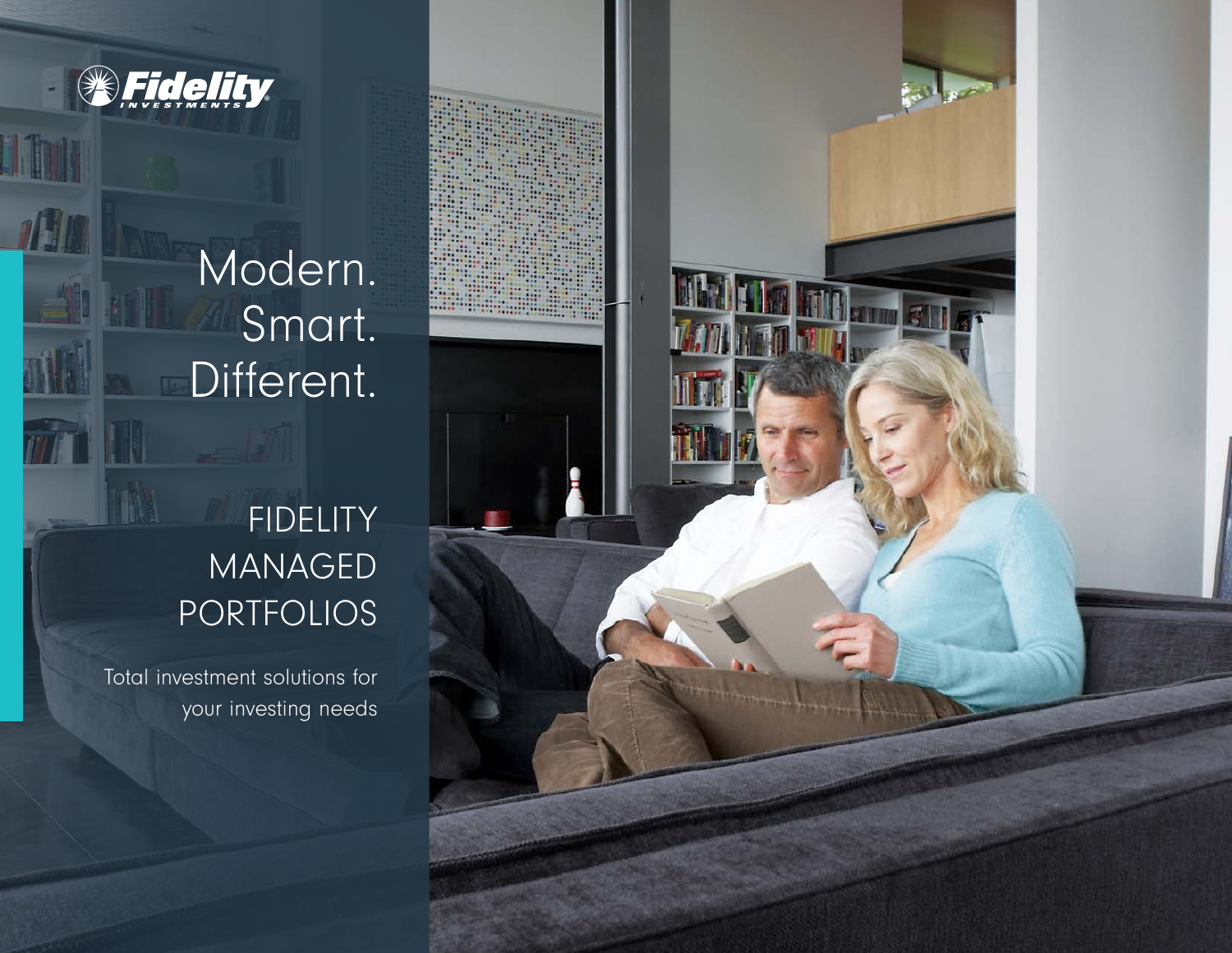## FIDELITY MANAGED PORTFOLIOS



### Your total investment solution

You have your own financial goals and expectations, and the investments that you choose should help you to achieve them. Fidelity Managed Portfolios can help you do just that.

Each Fidelity Managed Portfolio contains a blend of great investment opportunities from around the world. The Portfolios are built upon the foundation of Fidelity's extensive professional knowledge and global experience.



For illustration purposes only. Neutral asset mixes are as at December 31, 2021. Neutral asset mix for Fidelity Global Equity Portfolio is as at May 18, 2022. Tactical bands are +/- 15%, with the exception of Fidelity Balanced Managed Risk Portfolio and Fidelity Conservative Managed Risk Portfolio, which are +10%/-15% equity and +15%/-10% fixed income. There are no tactical bands for Fidelity Global Equity Portfolio. While the Portfolios are typically managed to this constraint, the portfolio manager retains the discretion to deviate from it, and it is not included in the offering document as part of the Portfolios' investment strategies.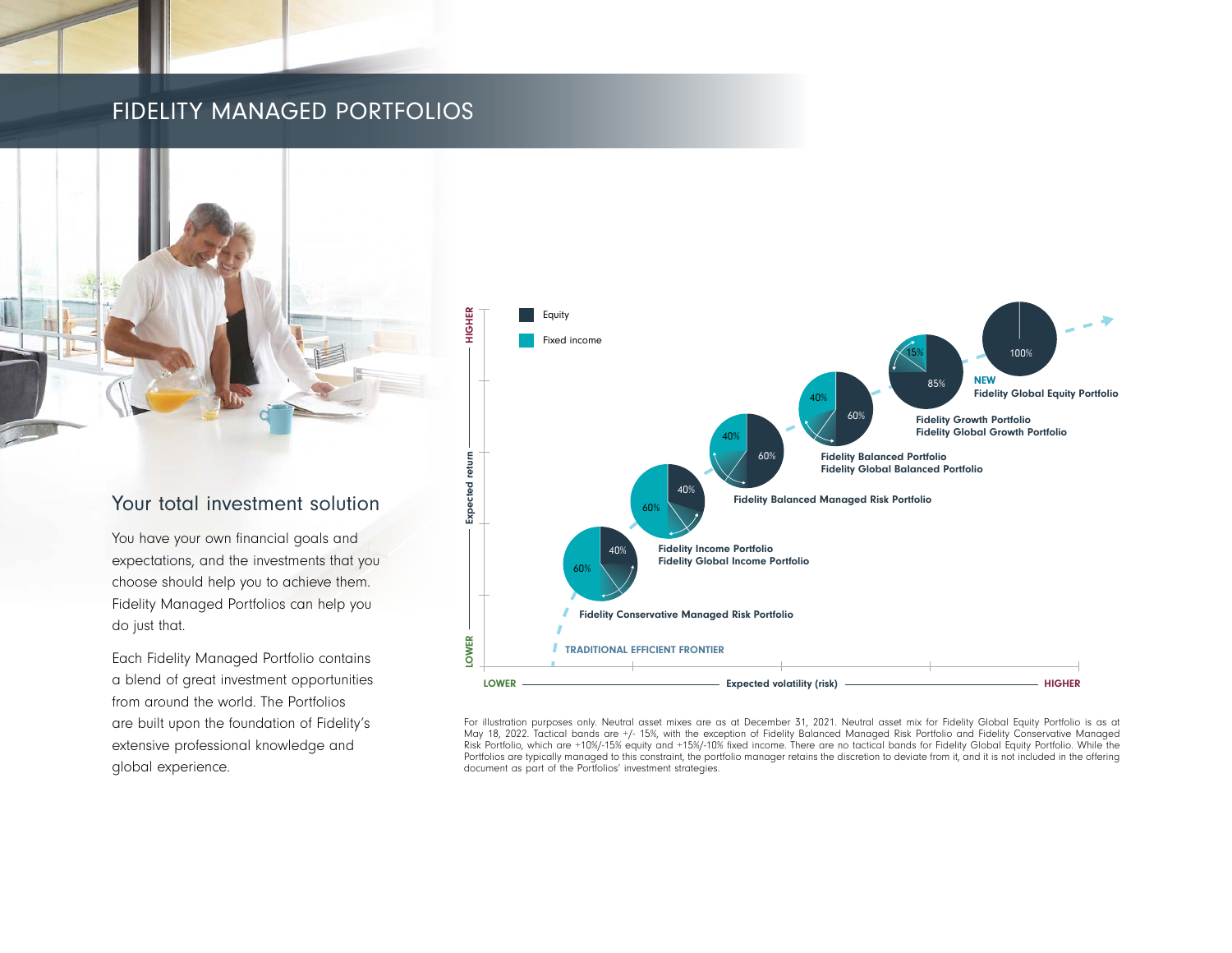### Designed with you in mind

Investment markets around the world are becoming larger and more complex. So the need for professional investment management has never been greater. You can get that expert management, plus a lot more, with Fidelity Managed Portfolios, a suite of diversified investment portfolios.

Every one of the Portfolios offers exposure to a variety of asset classes in a single investment solution. They are available in a range of income, balanced, growth and equity portfolios. Fidelity Managed Portfolios also give you access to tax-efficient options for non-registered investments, which can help enhance your after-tax return potential.

#### So you can focus on what matters

To help you negotiate today's changing retirement landscape, Fidelity Managed Risk Portfolios aim to give you the peace of mind that the gains you've worked so hard to achieve can withstand the realities of today's uncertain markets.

#### Professional management

Our asset allocation team combines fundamental research with practical knowledge about how stocks, bonds and cash interact with each other to develop diversified portfolios designed to match different investors' tolerance for risk and investment time horizon.

All backed by Fidelity's extensive research, professional investment managers have access to all the vast resources and expertise throughout Fidelity's worldwide organization.

### Built-in diversification

Diversification across a wide range of investment types is a key factor in mitigating volatility – and research has shown that global investing can play an important role in diversification.

That's why Fidelity Managed Portfolios include carefully considered levels of global investment. Fidelity uses its global reach and investing experience to provide you with exposure to diverse asset classes, such as global real estate, global bonds and high-yield debt.

#### Tax-smart solutions

It always makes sense to maximize the tax efficiency of your investment plan.

Working closely with your advisor, you can use Fidelity's tax-efficient solutions to create a life-long tax-smart investment plan to help meet your financial goals.

- Fidelity Corporate Class offers tax-smart features,<sup>1</sup> including potentially reduced taxable distributions and tax-efficient monthly cash flow, through Fidelity Tax-Smart CashFlow™ (T-Class).
- Fidelity Tax-Smart CashFlow is also available in trust versions of certain funds to help you meet your need for tax-efficient monthly cash flow.

## Enhanced reporting

You'll receive an enhanced account statement every quarter. It will show you what's been happening in your Fidelity Managed Portfolio account, including the rate of return that you are receiving, as well as an overview of the market factors affecting your investments.

1 Fidelity Balanced Managed Risk Portfolio and Fidelity Conservative Managed Risk Portfolio are not offered in Corporate Class.